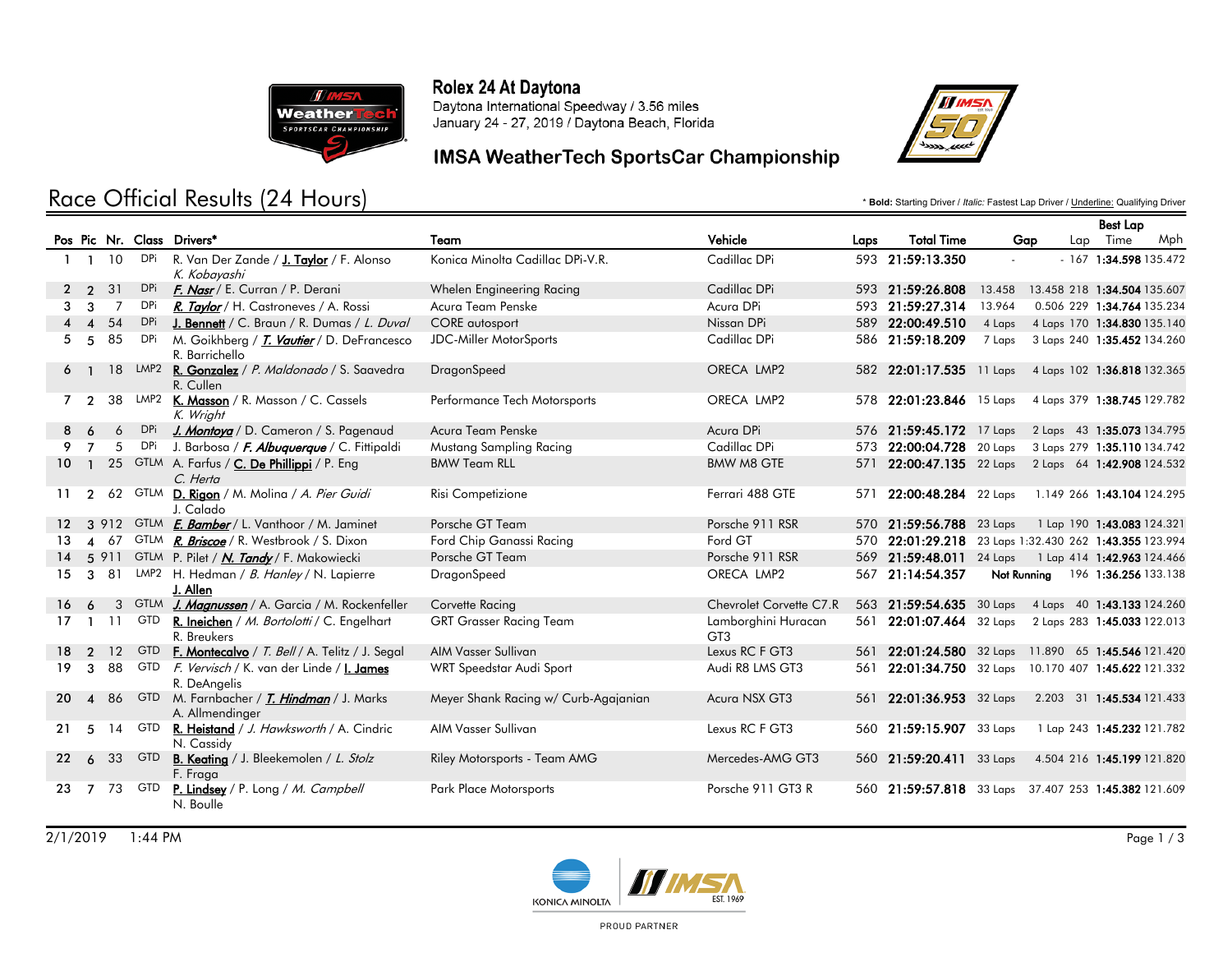

# Race Official Results (24 Hours)

#### Rolex 24 At Daytona

Daytona International Speedway / 3.56 miles January 24 - 27, 2019 / Daytona Beach, Florida

## IMSA WeatherTech SportsCar Championship



\* **Bold:** Starting Driver / *Italic:* Fastest Lap Driver / Underline: Qualifying Driver

|     |                        |    |        |                                                                    |                                         |                                        |      |                          |                                                        | <b>Best Lap</b>           |
|-----|------------------------|----|--------|--------------------------------------------------------------------|-----------------------------------------|----------------------------------------|------|--------------------------|--------------------------------------------------------|---------------------------|
|     |                        |    |        | Pos Pic Nr. Class Drivers*                                         | Team                                    | Vehicle                                | Laps | <b>Total Time</b>        | Gap                                                    | Lap Time<br>Mph           |
|     |                        |    |        | 24 8 13 GTD C. Longo / V. Franzoni / M. Gomes<br>A. Bertolini      | Via Italia Racing                       | Ferrari 488 GT3                        |      |                          | 560 22:01:02.196 33 Laps 1:04.378 342 1:44.541 122.587 |                           |
| 25. | 9                      |    | 96 GTD | B. Auberlen / <b>R. Foley</b> / D. Machavern<br>J. Klingmann       | <b>Turner Motorsport</b>                | BMW M6 GT3                             |      |                          | 560 22:01:44.026 33 Laps 41.830 421 1:45.714 121.227   |                           |
|     | 26 10                  |    |        | 44 GTD J. Potter / A. Lally / S. Pumpelly / M. Mapelli             | Magnus Racing                           | Lamborghini Huracan<br>GT <sub>3</sub> |      | 559 21:59:17.019 34 Laps |                                                        | 1 Lap 29 1:45.539 121.428 |
| 27  | $\overline{7}$         |    |        | 66 GTLM J. Hand / D. Mueller / S. Bourdais                         | Ford Chip Ganassi Racing                | Ford GT                                |      |                          | 559 21:59:47.547 34 Laps 30.528 69 1:43.346 124.004    |                           |
| 28  | 8                      |    |        | 4 GTLM <i>O. Gavin</i> / T. Milner / M. Fassler                    | Corvette Racing                         | Chevrolet Corvette C7.R                |      |                          | 555 21:59:43.728 38 Laps 4 Laps 32 1:43.319 124.037    |                           |
| 29  | 8                      | 50 |        | DPi W. Owen / R. Binder / A. Canapino<br>K. Kaiser                 | Juncos Racing                           | Cadillac DPi                           |      |                          | 555 22:00:00.449 38 Laps 16.721 28 1:35.329 134.433    |                           |
|     | 30 11                  |    | 19 GTD | A. Davis / A. Riberas / W. Hardeman<br>M. Winkelhock               | Moorespeed                              | Audi R8 LMS GT3                        |      |                          | 555 22:01:26.299 38 Laps 1:25.850 213 1:45.948 120.959 |                           |
| 31  | 9                      |    |        | 24 GTLM J. Krohn / <b>J. Edwards</b> / C. Mostert<br>A. Zanardi    | <b>BMW Team RLL</b>                     | <b>BMW M8 GTE</b>                      |      |                          | 553 22:01:43.259 40 Laps 2 Laps 184 1:43.104 124.295   |                           |
|     |                        |    |        | 32 12 57 GTD K. Legge / S. De Silvestro / A. Beatriz<br>C. Nielsen | Heinricher Racing w/Meyer Shank Racing  | Acura NSX GT3                          |      |                          | 550 21:59:55.590 43 Laps 3 Laps 155 1:45.668 121.279   |                           |
|     | $33 \quad 13$          |    |        | 8 GTD P. Chase / R. Dalziel / <i>E. Perez Companc</i><br>C. Haase  | <b>Starworks Motorsport</b>             | Audi R8 LMS GT3                        |      |                          | 547 22:00:57.179 46 Laps35:14.316 154 1:46.019 120.878 |                           |
|     |                        |    |        | 34 14 540 GTD T. Pappas / M. Seefried / M. Cairoli<br>D. Werner    | <b>Black Swan Racing</b>                | Porsche 911 GT3 R                      |      |                          | 545 21:28:14.045 48 Laps 2 Laps 145 1:45.712 121.229   |                           |
| 35. | $\boldsymbol{\Lambda}$ |    |        | 52 LMP2 M. McMurry / G. Aubry / M. Kvamme<br>E. Guibbert           | PR1 Mathiasen Motorsports               | ORECA LMP2                             |      |                          | 512 22:00:30.777 81 Laps 33 Laps 104 1:36.886 132.273  |                           |
|     |                        |    |        | 36 15 48 GTD B. Sellers / R. Hardwick / C. Lewis<br>A. Caldarelli  | Paul Miller Racing                      | Lamborghini Huracan<br>GT <sub>3</sub> |      | 491 18:31:54.259         | Not Running                                            | 281 1:45.032 122.014      |
|     | 37 16                  | 9  |        | GTD S. Hargrove / Z. Robichon / L. Kern<br>D. Olsen                | <b>Pfaff Motorsports</b>                | Porsche 911 GT3 R                      |      | 470 18:28:27.777         | Not Running                                            | 185 1:45.763 121.170      |
|     | 38 17                  |    |        | 46 GTD E. Busnelli / F. Babini / T. Proto / G. Altoe               | <b>EBIMOTORS SRL</b>                    | Lamborghini Huracan<br>GT <sub>3</sub> |      | 470 18:28:40.159         | Not Running                                            | 17 1:45.818 121.107       |
|     | 39 18                  | 47 |        | GTD S. Dunn / L. Lundqvist / M. Pavlovic<br>D. Yount               | Precision Performance Motorsports (PPM) | Lamborghini Huracan<br>GT <sub>3</sub> |      |                          | 442 21:59:14.786 151 Laps 28 Laps 99 1:45.858 121.062  |                           |
| 40  | $\overline{9}$         | 55 | DPi    | J. Bomarito / H. Tincknell / O. Pla                                | Mazda Team Joest                        | Mazda DPi                              |      | 440 13:25:53.856         | Not Running                                            | 399 1:34.922 135.009      |
|     | 41 19 71               |    |        | GTD M. Buhk / F. Schiller / D. Baumann<br>J. Perez                 | P1 Motorsports                          | Mercedes-AMG GT3                       |      |                          | 431 14:23:30.864 162 Laps 9 Laps 156 1:46.127 120.755  |                           |
|     | 42 20 51               |    |        | GTD P. Dalla Lana / P. Lamy / M. Lauda<br>D. Serra                 | Spirit of Race                          | Ferrari 488 GT3                        |      |                          | 349 12:26:30.290 244 Laps 82 Laps 158 1:44.880 122.191 |                           |
|     | 43 10 84               |    | DPi    | S. Trummer / S. Simpson / C. Miller<br>J. Piedrahita               | <b>JDC-Miller MotorSports</b>           | Cadillac DPi                           | 225  |                          | 10:23:52.403 368 Laps 124 Laps 182 1:35.796 133.778    |                           |



PROUD PARTNER